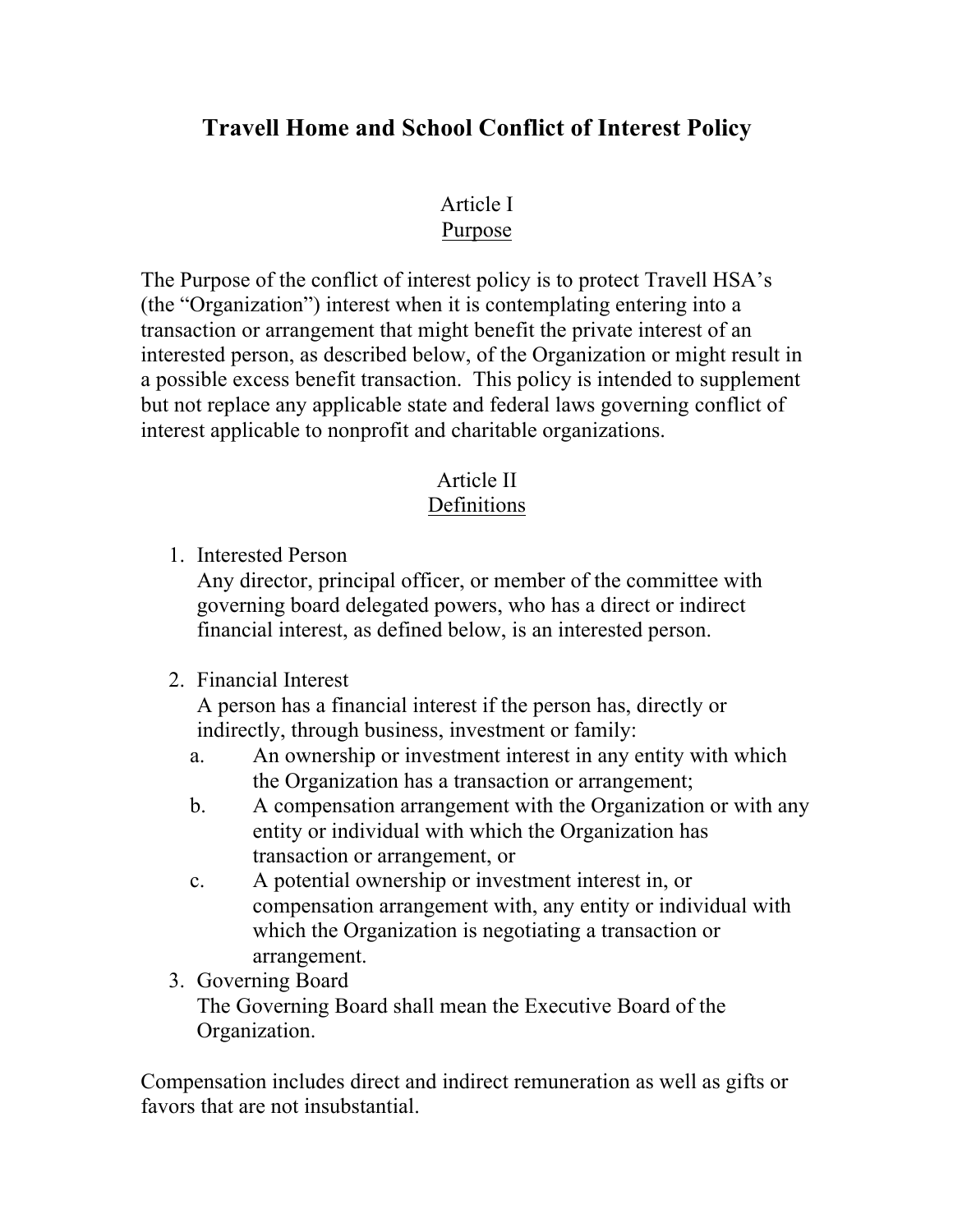A financial interest is not necessarily a conflict of interest. Under Article III, Section 2, a person who has a financial interest may have a conflict of interest only if the appropriate governing board or committee decides that a conflict of interest exists.

### Article III Procedures

1. Duty to Disclose

In connection with any actual or possible conflict of interest, an interested person must disclose the existence of the financial interest and be given the opportunity to disclose all material facts to the directors and member of committees with governing board delegated powers considering the proposed transaction or arrangement.

- 2. Determining Whether a Conflict of Interest Exists After disclosure of the financial interest and all material facts, and after any discussion with the interested person, he/she shall leave the governing board or committee meeting while the determination of a conflict of interest is discussed and voted upon. The remaining board or committee members shall decide if a conflict of interest exists.
- 3. Procedures for Addressing the Conflict of Interest
	- a. An interested person may make a presentation at the governing board or committee meeting, but after the presentation, he/she shall leave the meeting during the discussion of, and the vote on, the transaction or arrangement involving the possible conflict of interest.
	- b. The chairperson of the governing board or committee shall, if appropriate, appoint a disinterested person or committee to investigate alternatives to the proposed transaction or arrangement.
	- c. After exercising due diligence, the governing board or committee shall determine whether the Organization can obtain with reasonable efforts a more advantageous transaction or arrangement from a person or entity that would not give rise to a conflict of interest.
	- d. If a more advantageous transaction or arrangement is not reasonably possible under circumstances not producing a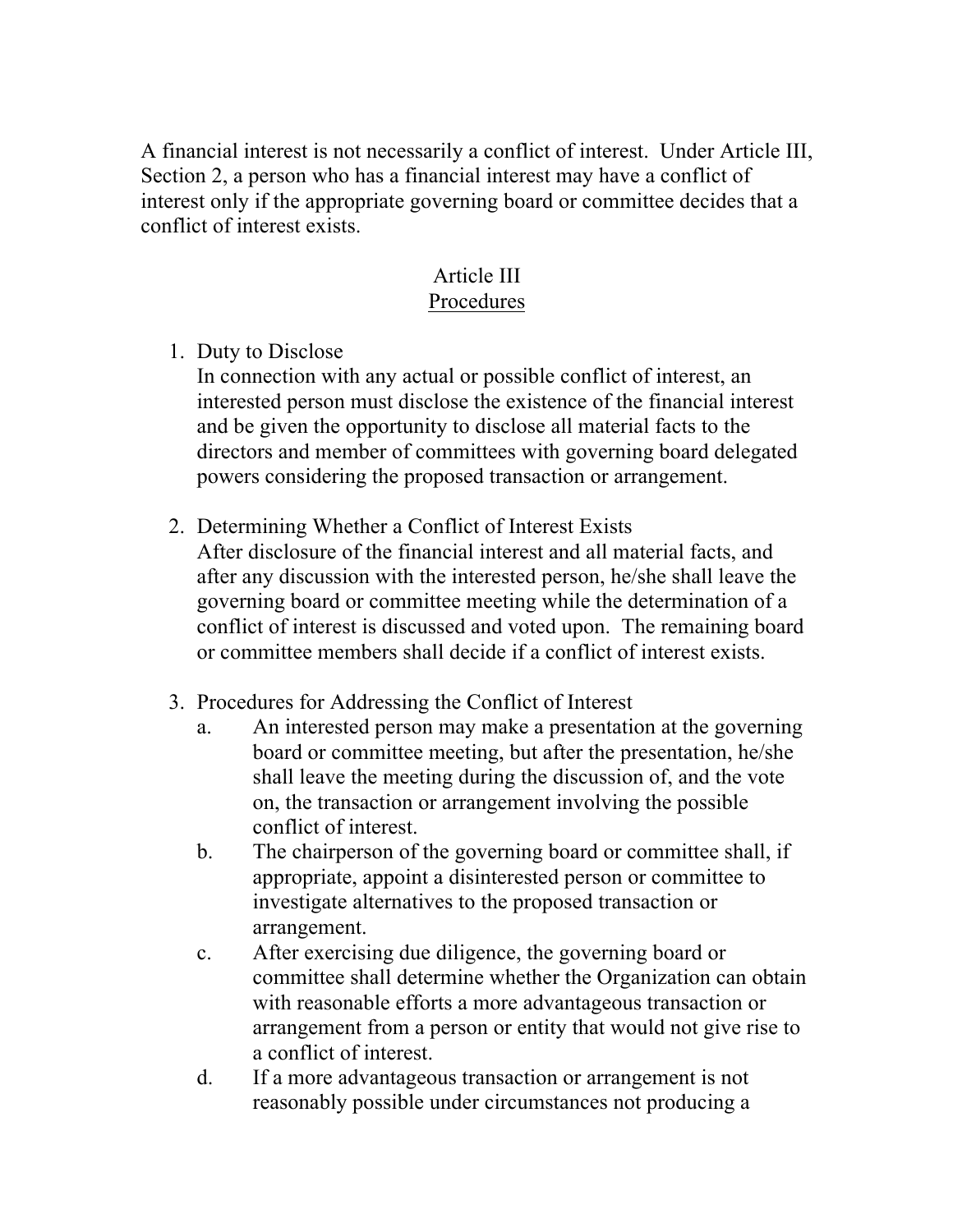conflict of interest, the governing board or committee shall determine by a majority vote of the disinterested directors whether the transaction or arrangement is in the Organization's best interest, for its own benefit, and whether it is fair or reasonable. In conformity with the above determination it shall make its decision as to whether to enter into the transaction or arrangement.

- 4. Violations of the Conflicts of Interest Policy
	- a. If the governing board or committee has reasonable cause to believe a member has failed to disclose actual or possible conflicts of interest, it shall inform the member of the basis for such belief and afford the member an opportunity to explain the alleged failure to disclose.
	- b. If, after hearing the member's response and after making further investigation as warranted by the circumstances, the governing board or committee determines the member has failed to disclose an actual or possible conflict of interest, it shall take appropriate disciplinary and corrective action.

# Article IV Records of Proceedings

The minutes of the governing board and all committees with board delegated powers shall contain:

- 1. The names of the persons who disclosed or otherwise were found to have a financial interest in connection with an actual or possible conflict of interest, the nature of the financial interest, any action taken to determine whether a conflict of interest was present, and the governing board's or committee's decision as to whether a conflict of interest in face existed.
- 2. The names of the persons who were present for discussion and votes relating to the transaction or arrangement, the content of the discussion, including any alternatives to the proposed transaction or arrangement, and a record of any votes taken in connection with the proceedings.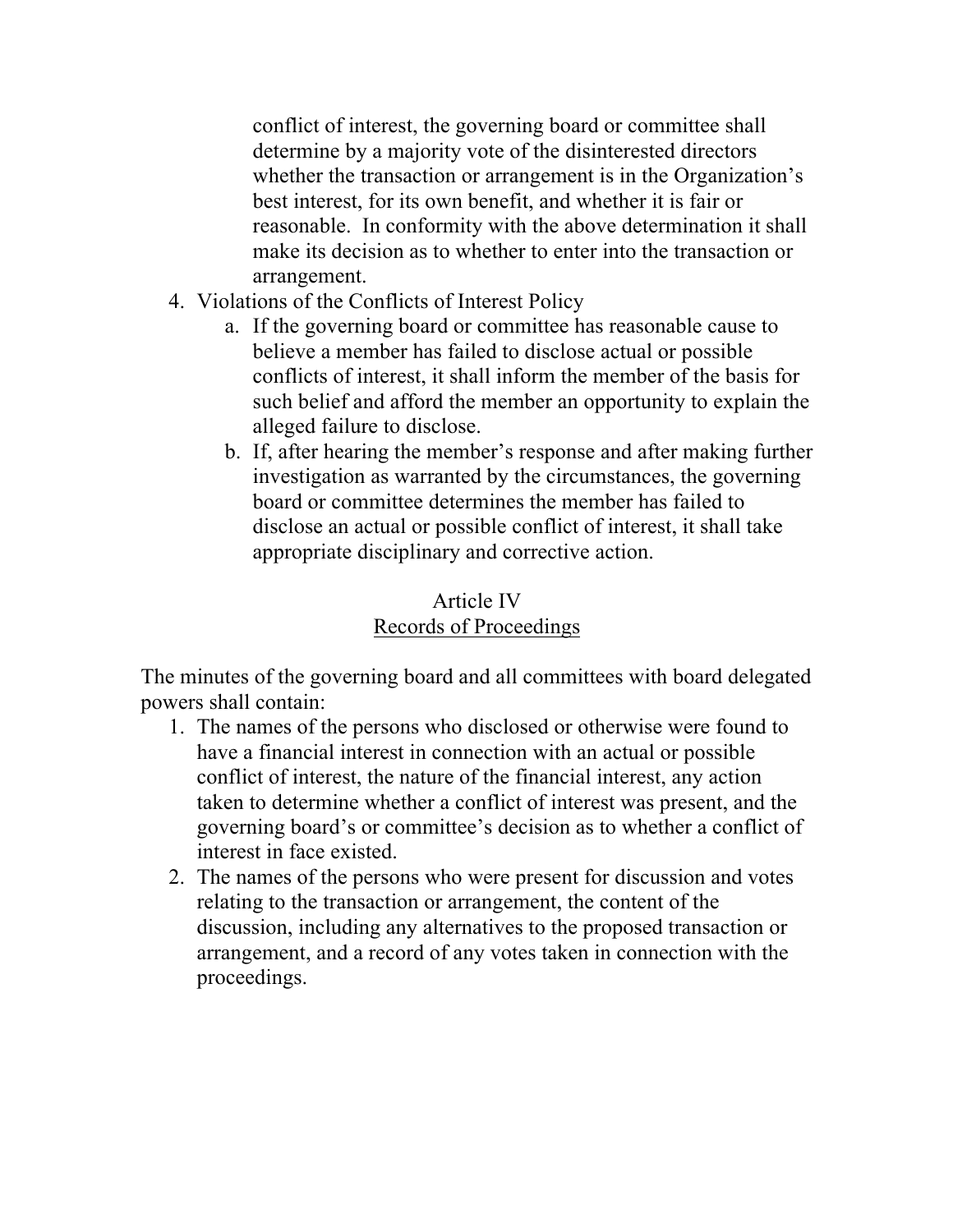## Article V Compensation

- 1. A voting member of the governing board who receives compensation directly or indirectly from the Organization for services is precluded from voting on matters pertaining to that member's Organization.
- 2. A voting member of any committee whose jurisdiction includes compensation matters and who receives compensation, directly or indirectly, form the Organization for services is precluded from voting on matters pertaining to that member's compensation.
- 3. No voting member of the governing board or any committee whose jurisdiction includes compensation matters and who receives compensation, directly or indirectly, from the Organization, either individually or collectively, is prohibited from providing information to any committee regarding compensation.

# Article VI Annual Statements

Each director, principal officer and member of a committee with governing board delegated powers shall annually sign a statement which affirms such person:

- 1. Has received a copy of the conflicts of interest policy,
- 2. Has read and understands the policy,
- 3. Has agreed to comply with the policy, and
- 4. Understands the Organization is charitable and in order to maintain its federal tax exemption it must engage primarily in activities which accomplish one or more of its tax-exempt purposes.

#### Article VII Periodic Reviews

To ensure the Organization operates in a manner consistent with charitable purposes and does not engage in activities that could jeopardize its taxexempt status, periodic review shall be conducted. The periodic reviews shall, at a minimum, include the following subjects:

1. Whether compensation arrangements and benefits are reasonable, based on competent survey information, and the result of arm's length bargaining.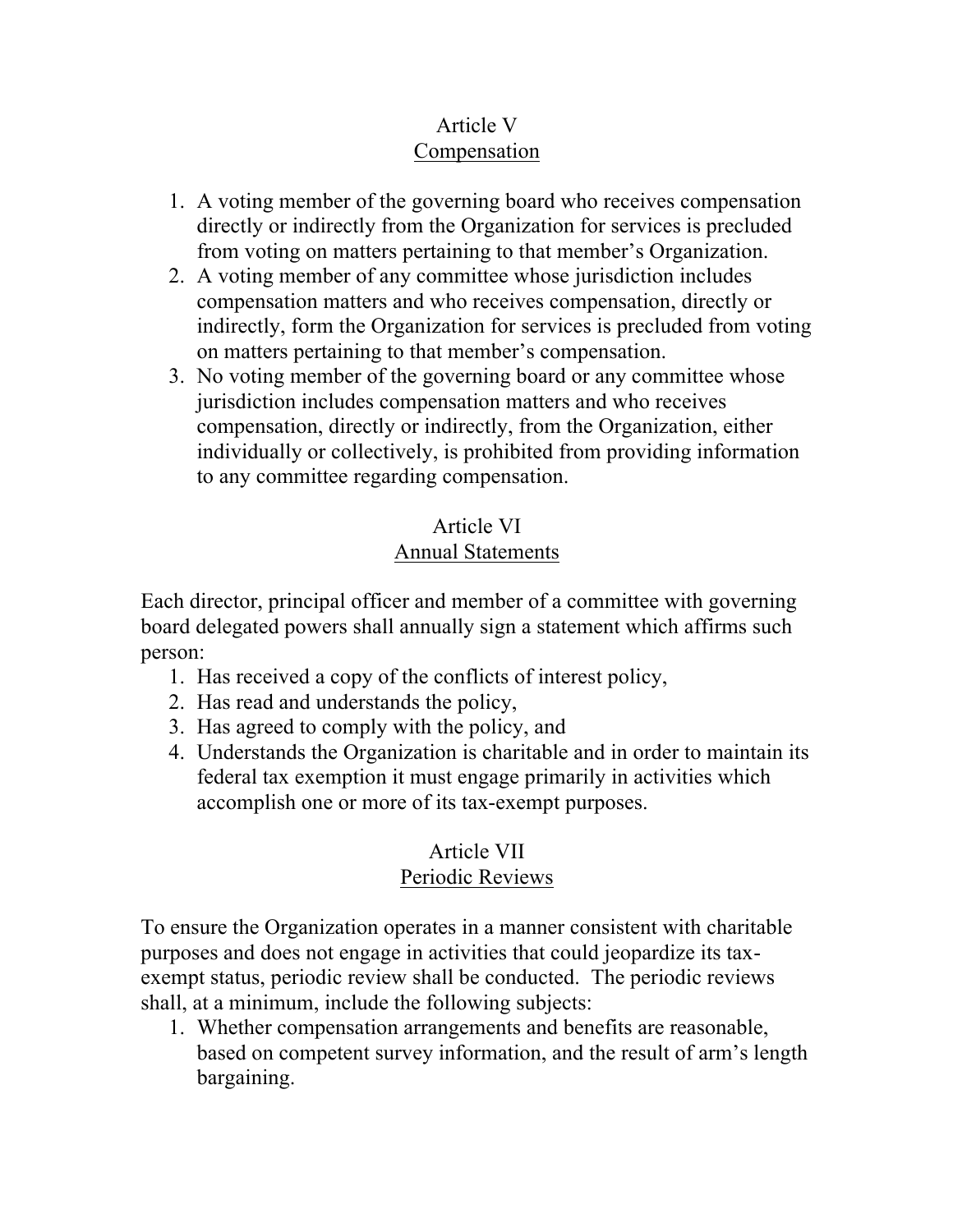2. Whether partnerships, join ventures, and arrangements with management organizations conform to the Organization's written policies, are properly recorded, reflect reasonable investment or payments for goods and services, further charitable purposes and do not result in inurement, impermissible private benefit or in an excess benefit transaction.

### Article VIII Use of Outside Experts

When conducting the periodic reviews as provided for in Article VII, the Organization may, but need not, use outside advisors. If outside experts are used, their use shall not relieve the governing board of its responsibility for ensuring periodic reviews are conducted.